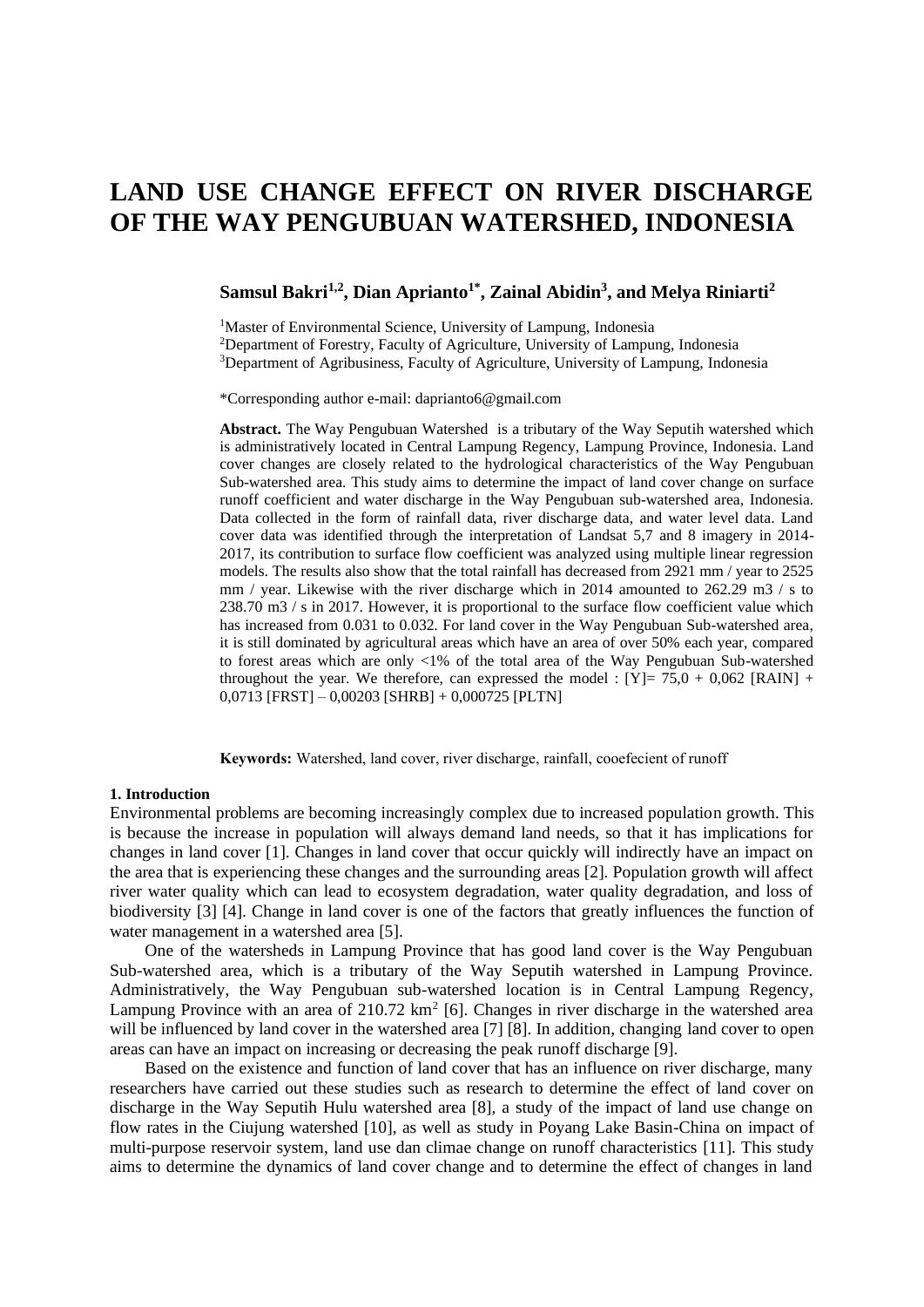cover on river discharge in the Way Pengubuan sub-watershed area, Indonesia. So it is hoped that this research can be used for related research and is expected to be used as input for policy makers and other stakeholders, in order to make decisions in the rehabilitation and management of Way Pengubuan Sub-watershed in the future.

#### **2. Materials and Methods**

## *2.1. Tools and Materials*

The research study area carried out is in the Way Pengubuan Sub-watershed area of Lampung Province, Indonesia. The tools used in this research are computer devices with computer software such as statistical software, GIS (Geographic Information System) software, Microsoft Office Word, and Microsoft Office Excel, GPS (Global Positioning System) tools, and stationery. The materials used in this study are rainfall data, river discharge data, water level data and land use maps in the Way Pengubuan Sub-watershed in 2014, 2015, 2016 and 2017, as well as other supporting secondary data.

#### *2.2. Research methods*

This research was conducted using secondary data. The stages in the research carried out were preparing data, analyzing digital maps, analyzing data on monthly rainfall data and monthly discharge, and regression analysis. In this study the data used were rainfall data, river discharge data and land cover data for the period 2014, 2015, 2016 and 2017 in the Way Pengubuan Sub-watershed, Indonesia.

#### *2.3. Data analysis*

Data analysis for river flow uses the calculation of flow rate fluctuation or Flow Regim Coefficient (FRC) which aims to determine whether or not land use in the watershed area is good [12]. The FRC equation uses the comparison formula between the maximum debit and the minimum debit set by [24], the FRC value table can be seen in Table 1.

| Category  | <b>FRC</b> |
|-----------|------------|
| Very low  | $<$ 20     |
| Low       | 20-50      |
| Moderate  | 50-80      |
| High      | 80-110     |
| Very high | >110       |

**Table 1. Watershed Quality Criteria based on FRC scores**

The next data analysis is the Annual Flow Coefficient (AFC) using the comparison formula between annual river discharge and annual rainfall stipulated by [24], the table of AFC values can be seen in Table 2.

**Tabel 2. Watershed Quality Criteria based on AFC scores**

| Kategori  | AFC           |
|-----------|---------------|
| Very low  | < 0.2         |
| Low       | $0,2-0,3$     |
| Moderate  | $0, 3 - 0, 4$ |
| High      | $0,4-0,5$     |
| Very high | >0.5          |

Then perform an analysis to see the effect of land cover on river discharge using a linear regression equation. Linear regression is a statistical technique used to test the effect of two or more independent variables  $(X)$  on one dependent variable  $(Y)$  [13]. In general, the model used in this study refers to Hosmer and Lemeshow [14]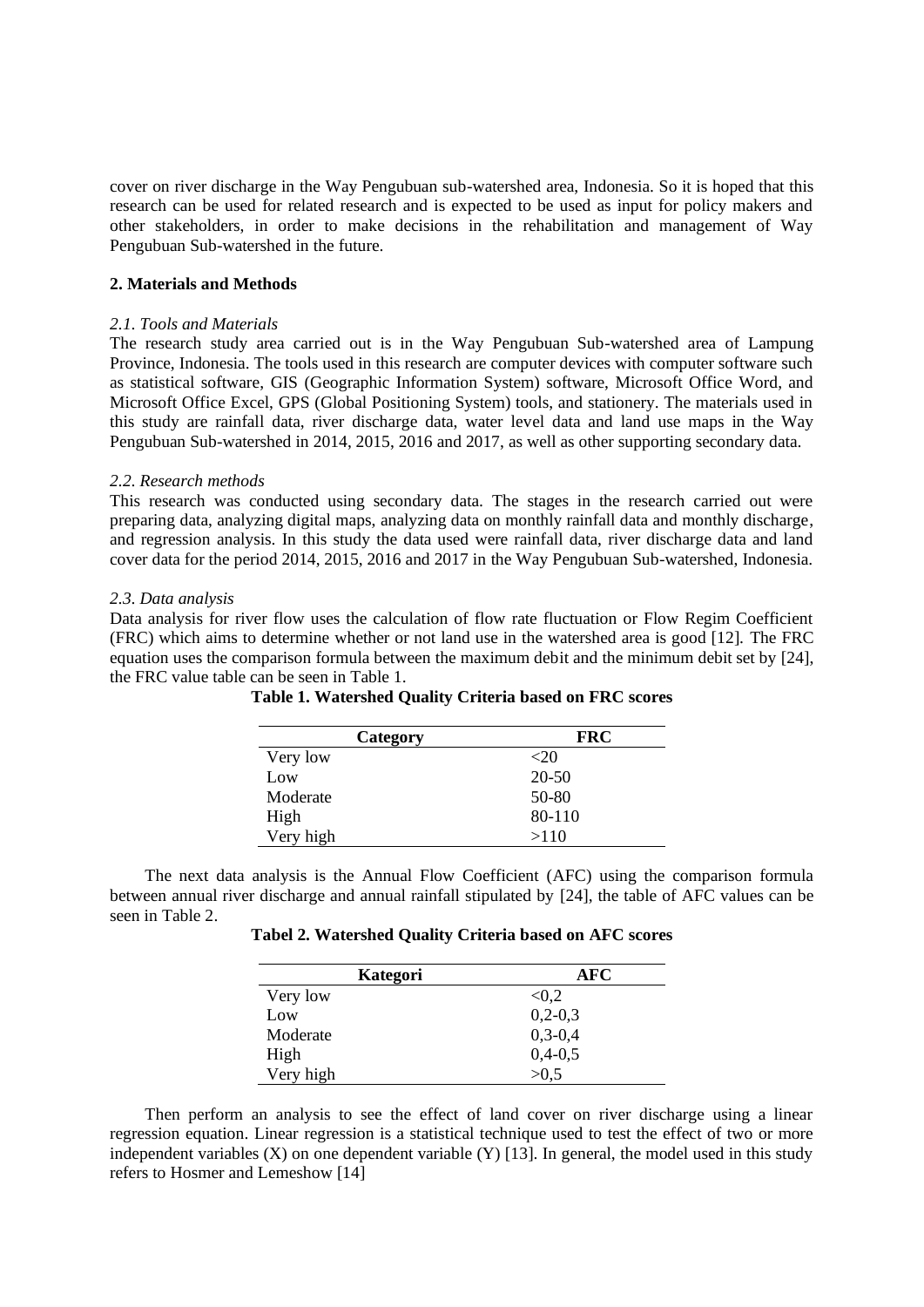#### **3. Results and Discussion**

#### *3.1. Rainfall*

Indonesia has a large rainfall value which is generally relatively different. The average rainfall value in Indonesia is in the range of 2000-3000 mm / year [15]. In Lampung Province, the amount of rainfall for the highlands is 2314 mm / year, while for the coastal area is 1830 mm / year [16]. Rainfall in the Way Pengubuan Sub-watershed area is obtained from the Way Seputih-Sekampung River Basin Management Agency (BPDAS-WSS). Rainfall in the Way Pengubuan Sub-watershed area can be seen in table 3.

| Month     |        | Rainfall | (mm)   |        |
|-----------|--------|----------|--------|--------|
|           | 2014   | 2015     | 2016   | 2017   |
| January   | 421    | 636      | 328,5  | 283,5  |
| February  | 372,5  | 383      | 398    | 265    |
| March     | 396    | 432      | 393    | 271,2  |
| April     | 346    | 327      | 273    | 302    |
| May       | 245    | 153,5    | 157,5  | 58     |
| June      | 124,5  | 57,5     | 124,5  | 120    |
| July      | 145,5  | 41,5     | 98,5   | 47     |
| August    | 168.5  | 25       | 83     | 101,3  |
| September | 0      | 0        | 156,5  | 98     |
| October   | 126    | 8        | 232    | 144    |
| November  | 131    | 251      | 284    | 323    |
| December  | 445    | 383.5    | 375    | 512    |
| Total     | 2921   | 2698     | 2903,5 | 2525   |
| Average   | 243,42 | 224,83   | 241,96 | 210,42 |
| Max       | 445    | 636      | 398    | 512    |
| Min       | 0      | 0        | 83     | 47     |

**Table 3.Monthly rainfall in Way Pengubuan Sub-watershed 2014-2017**

Based on table 3, it can be seen that the total rainfall has decreased, namely 2921 mm in 2014 and decreased to 2525 mm in 2017. Based on the Schmidt-Ferguson climate classification measured from 2014-2017, Sub-watershed rainfall Way Pengubuan humid climate type. Large rainfall intensity in a short time can describe the value of the total rainfall with a few rainy days in a year [17]. In general, the high amount of rainfall affects the increase in river discharge and vice versa, but the increase in rainfall does not affect of water discharge coefficient. This is because the large value of the water discharge coefficient is influenced by land cover in the Way Pengubuan Sub-watershed area of Lampung Province.

#### *3.2. Land Cover*

Changes in land cover are caused by many factors that influence it, one of which is human intervention to make ends meet [25]. The Way Pengubuan sub-watershed area has an area of 128,528 ha consisting of seven land covers. Based on the results of image interpretation, the land cover in the Way Pengubuan Sub-watershed area can be seen in the following table.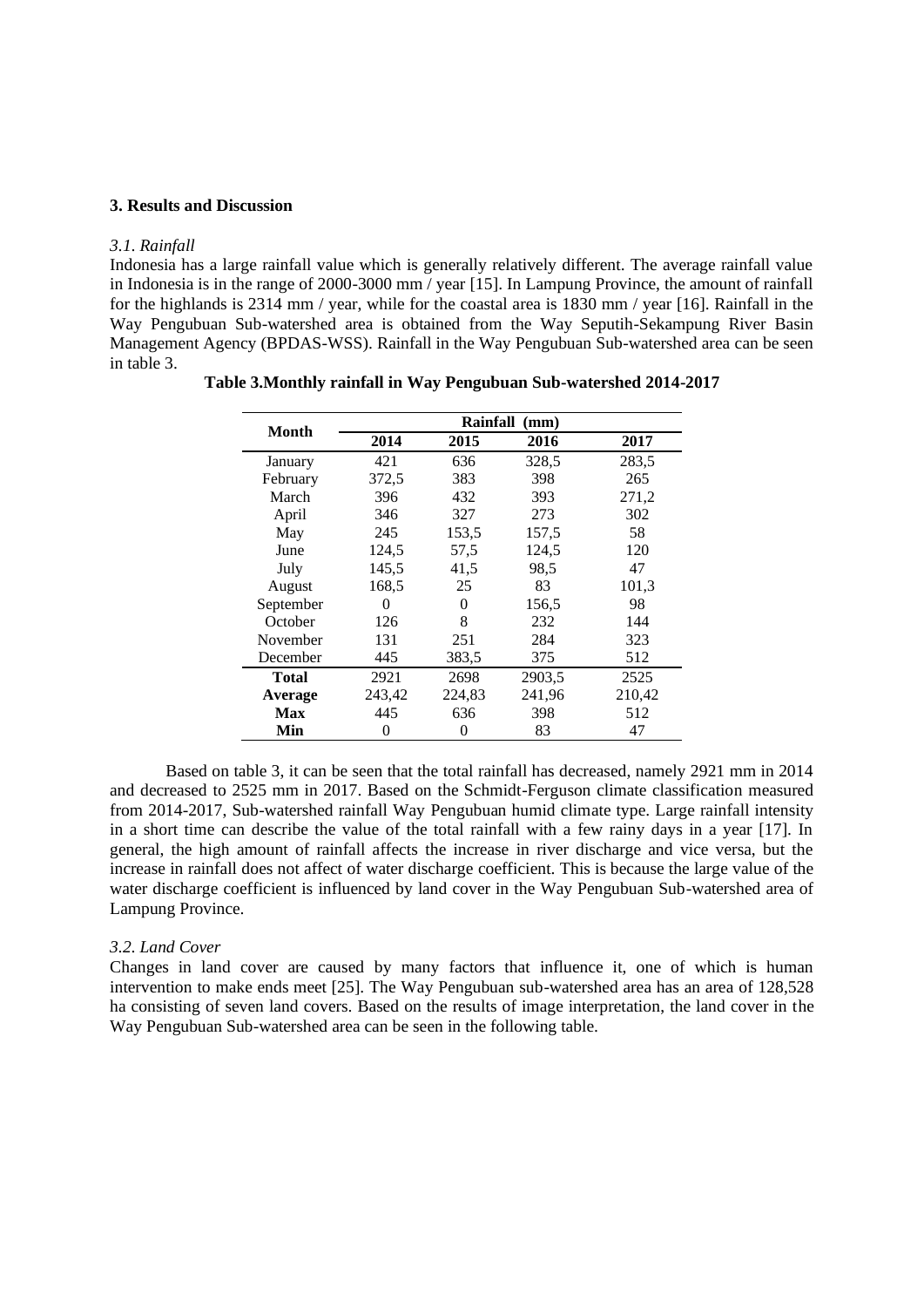|                   | Year (ha) |               |           |       |           |       |           |       |
|-------------------|-----------|---------------|-----------|-------|-----------|-------|-----------|-------|
| <b>Land Cover</b> | 2014      | $\frac{6}{9}$ | 2015      | $\%$  | 2016      | $\%$  | 2017      | $\%$  |
| Forest            | 1.195,89  | 0,93          | 1.195,89  | 0,93  | 1.092,39  | 0,85  | 1.070,46  | 0,83  |
| Scrub             | 9.131,96  | 7,11          | 6.053,91  | 4,71  | 6.134,67  | 4,77  | 6.156,59  | 4,79  |
| Plantation        | 7.490,07  | 5,83          | 7.355,56  | 5,72  | 9.731,66  | 7,57  | 12.346,45 | 9,61  |
| Settlement        | 13.597,27 | 10,58         | 18.206,96 | 14,17 | 24.003,94 | 18,68 | 16.483,98 | 12,83 |
| Dryland farming   | 83.078,46 | 64.64         | 48.480,30 | 37,72 | 40.671,07 | 31,64 | 44.996,84 | 35,01 |
| Mixed Dry Land    |           |               |           |       |           |       |           |       |
| Farming           | 13.308,28 | 10,35         | 46.217,51 | 35,96 | 45.878,13 | 35,69 | 42.960,18 | 33,42 |
| Rice fields       | 726,51    | 0,57          | 1.019,37  | 0,79  | 1.016,61  | 0,79  | 4.513,95  | 3,51  |
| <b>Total</b>      | 128.528,4 |               | 128.529,5 |       | 128.528,5 |       | 128.528,4 |       |

**Table 4. Land cover changes in the Way Pengubuan Sub-watershed area**

Based on the table above, it can be seen that the land cover in the Way Pengubuan Sub-watershed area in the 2014-2017 period was dominated by dry agricultural land cover every year. In 2014, the area of dry agricultural land cover was 64.64% and 35.01% in 2017 of the total area. The large area of land cover which is dominated by dry land agriculture indicates that the fulfillment of the living needs of the population around the Way Pengubuan Sub-watershed area is very dependent on the agricultural sector to meet their daily needs.



Figure 1. land cover change in the Way Pengubuan Sub-watershed in (a) 2014, (b) 2015, (c) 2016 and (d) 2017.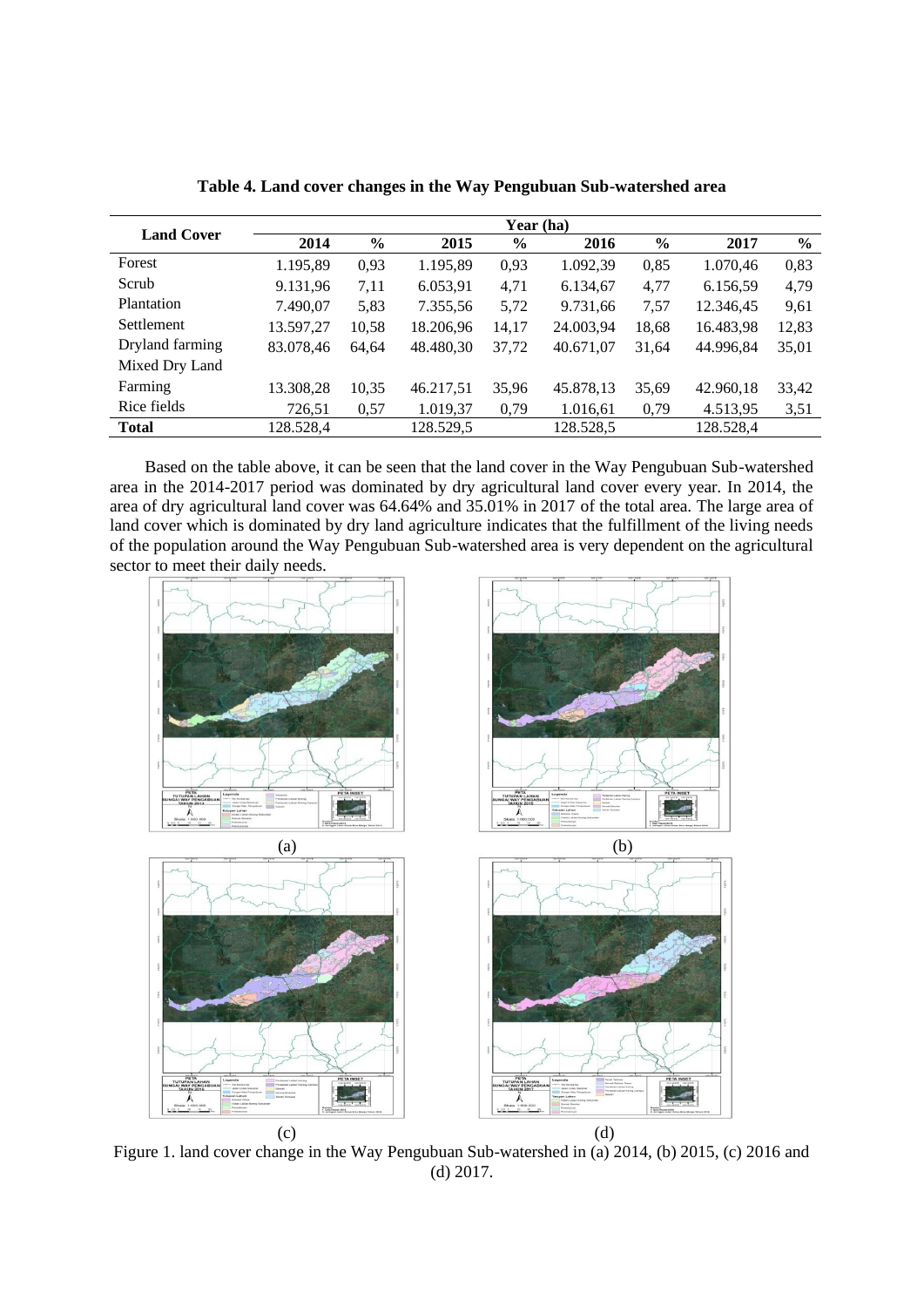Forest land cover in the Way Pengubuan Sub-watershed area has a very small area because it has an area of <1% for each year. It should be noted that forest areas have enormous potential to be exploited [18], where the role of forest areas is quite important in regulating water management which affects water runoff or river discharge in the Way Pengubuan Sub-watershed area. The following is a map of land cover changes obtained from the results of image interpretation in the Way Pengubuan Indonesia Sub-watershed area which can be seen in Figure 1.

#### *3.3. River Discharge*

River discharge is the amount of river runoff that flows per unit time or the amount of water stored in a place which is influenced by several factors, such as land cover, soil conditions, topography and changes in rainfall [19] [8]. River discharge data in the Way Pengubuan Sub-watershed area can be seen in the following table.

|           | River Discharge $(m^3/s)$ |        |        |             |  |  |
|-----------|---------------------------|--------|--------|-------------|--|--|
| Month     | 2014                      | 2015   | 2016   | <b>2017</b> |  |  |
| January   | 67,75                     | 44.74  | 27,24  | 41,86       |  |  |
| February  | 54,68                     | 36,39  | 34,5   | 42,45       |  |  |
| March     | 38,47                     | 33,39  | 25,14  | 58,95       |  |  |
| April     | 26,37                     | 23,54  | 32,24  | 32,34       |  |  |
| May       | 12,25                     | 17,46  | 17,94  | 18,7        |  |  |
| June      | 6,31                      | 7,13   | 9,53   | 5,72        |  |  |
| July      | 3,6                       | 4,4    | 4,49   | 5,56        |  |  |
| August    | 6,71                      | 3,78   | 3,37   | 3,68        |  |  |
| September | 2,08                      | 3,19   | 4,76   | 3,34        |  |  |
| October   | 1,13                      | 3,44   | 10,23  | 4,37        |  |  |
| November  | 3.91                      | 3.23   | 19,29  | 6,86        |  |  |
| December  | 39,03                     | 9,46   | 18,7   | 14,87       |  |  |
| Total     | 262,29                    | 190,15 | 207,43 | 238,7       |  |  |
| Average   | 21,86                     | 15,85  | 17,29  | 19,89       |  |  |
| Max       | 67,75                     | 44,74  | 34,5   | 58,95       |  |  |
| Min       | 1,13                      | 3,19   | 3,37   | 3,34        |  |  |

**Tabel 5. River discharge in Way Pengubuan Sub-watershed, Indonesia**

It can be seen in the table above that the total river discharge in the Way Pengubuan Subwatershed has decreased throughout 2014-2017. Where in 2014 the river discharge value in the area was 262.29 m3 / s and decreased to 190.15 m3 / s in 2015. The decrease in river discharge value during 2014-2017 in the Way Penubuan Sub-watershed was in line with the decline. the value of rainfall in the watershed area. This indicates that the land cover in the area is increasingly critical, where more rainwater falls into surface runoff [8]. However, this is inversely related to the research conducted by Pane et al. [26], who in his research concluded that an increase in the value of river discharge will have an effect on the increase in the coefficient of runoff.

#### *3.4. Hydrological Characteristics of Way Pengubuan Watershed*

One indicator to determine whether the area of a river basin is good or not is by knowing value of flow rate fluctuation / water discharge coefficient (FRC) and value of the runoff coefficient (AFC) in study area. The surface flow coefficient value is an indicator in determining whether or not there is physical disturbance in a watershed [20]. The values of FRC and AFC in the Way Pengubuan Sub-watershed area can be seen in the following table.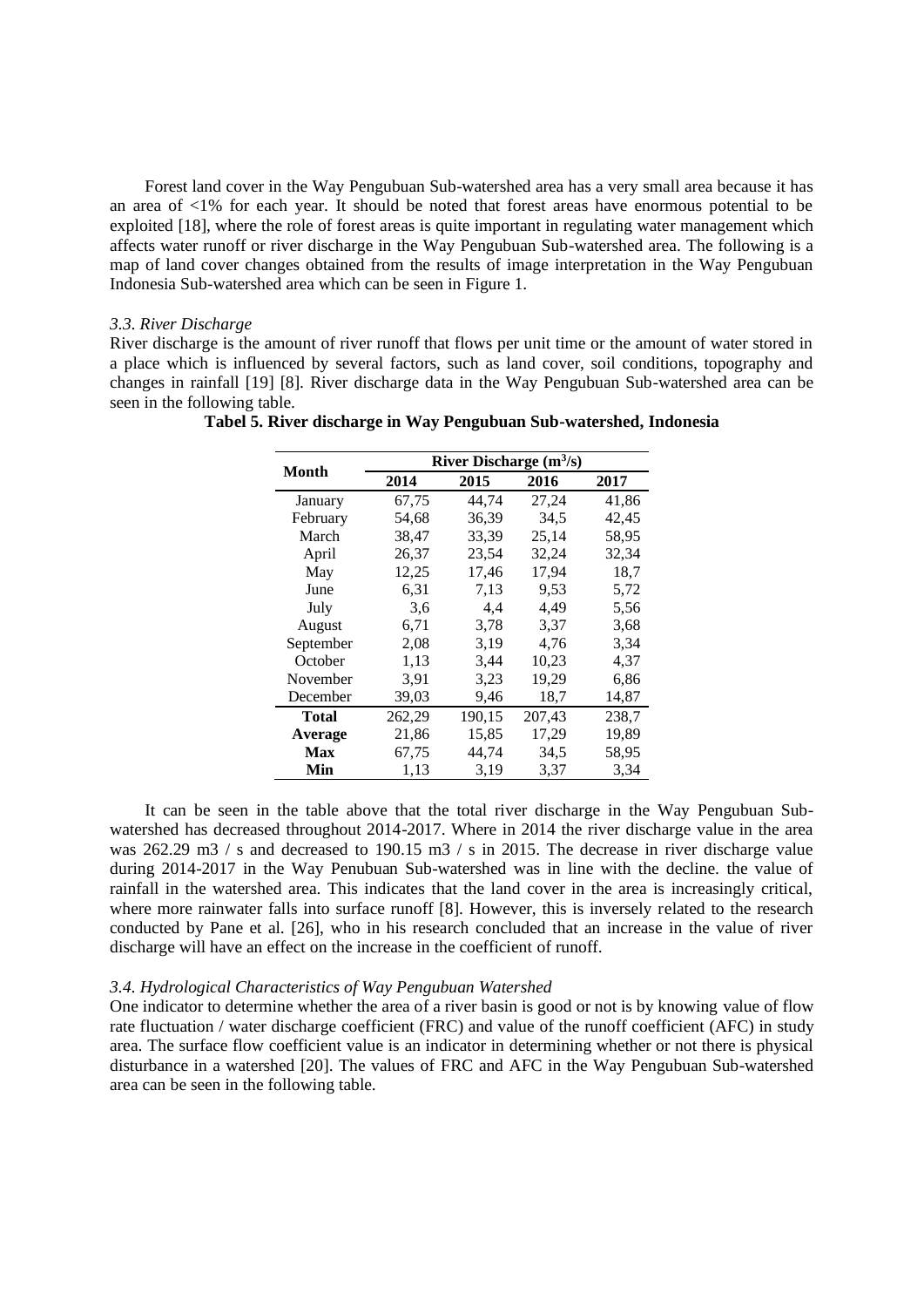| <b>Hydrological</b><br><b>Characteristics</b> | 2014   | 2015   | 2016   | 2017  |
|-----------------------------------------------|--------|--------|--------|-------|
| Total rainfall (mm)                           | 2921   | 2698   | 2903,5 | 2525  |
| Total discharge $(m^3/s)$                     | 262,29 | 190,15 | 207,43 | 238,7 |
| Max discharge $(m^3/s)$                       | 67,75  | 44,74  | 34,5   | 58,95 |
| Min discharge $(m^3/s)$                       | 1,13   | 3,19   | 3,37   | 3,34  |
| <b>FRC</b>                                    | 59,96  | 14,03  | 10,24  | 17,64 |
| AFC.                                          | 0,090  | 0,070  | 0,071  | 0,094 |
| <b>Runoff</b>                                 | 0,031  | 0,024  | 0,024  | 0.032 |

**Tabel 6. Karakteristik hidrologi pada kawasan Sub-DAS Way Pengubuan**

Based on the table above, it can be seen that the KRA value in the Way Pengubuan Subwatershed has decreased very drastically, where the KRA value in the area in 2014 was 59.96, which means that the area has watershed quality in the medium category. However, in 2017 the KRA value became 17.64, which means that the quality of the watershed in the area is in the very low category. The increase in the KAT value in the Way Pengubuan Sub-watershed area shows that the land's ability to hold and store rainwater that falls to the surface is decreasing. Increasing KAT values indicate that the hydrological characteristics of the watershed are getting worse [21]. In addition, the increase in the KAT value in the Way Pengubuan Sub-watershed area was influenced by changes in land cover from forest to dry land agriculture [22] and rice fields. Changes in forest land use resulted in an increase in the surface runoff coefficient so that the resulting discharge was getting bigger [23].

## *3.5. The relationship between of land cover and river discharge*

Based on the results of image interpretation, it is found that the land cover in the Way Pengubuan subwatershed area consists of forests, swamps / shrubs, plantations, settlements, dry land agriculture, mixed dry land agriculture, and rice fields. From the land cover, it is then regressed with the hydrological characteristics of a watershed by using a regression test.

| Variable          | <b>Coefficient</b> | <b>Std. Error</b> | т                                         | P     |
|-------------------|--------------------|-------------------|-------------------------------------------|-------|
| Constant          | $-75.02$           | 41,82             | $-1,79$                                   | 0,085 |
| Rainfall [RAIN]   | 0,066162           | 0,003789          | 17,42                                     | 0,000 |
| Forest [FRST]     | 0,071350           | 0,030510          | 2,340                                     | 0,028 |
| Scrub [SHRB]      | $-0.0020346$       | 0,0004674         | $-4.35$                                   | 0,000 |
| Plantation [PLTN] | 0,0007251          | 0,0008926         | 0.81                                      | 0,424 |
| $S = 2,92860$     | $R.Sq = 93,5%$     |                   | R.Sq $\left( \text{adj} \right) = 92.5\%$ |       |

**Table 7. Results of regression test analysis**

Based on the table above, it can be concluded that the correlation between the effect of river dischrge toward rainfaal and landuse change effect can be seen in the following regression results:

 $[Y] = 75.0 + 0.062$  c + 0.0713 [FRST] – 0.00203 [SHRB] + 0.000725 [PLTN]

Based on Table 7, it can be seen that the coefficient determination between the independent variable [X] and the dependent variable [Y] has a value of R-Sq  $\left(\frac{adj}{)}\right) = 93.5\%$ . This indicates that the dependent variable [Y] can be explained well by the four independent variables [X] of rainfall forest cover, shrub and splatation area. Based on the results of the tests carried out, there was a significant relationship between rainfall [RAIN]  $0.066162$  (p = 0.0000), forest cover [FRST]  $0.07135$  (p = 0.028), and scrub [SHRB]-0.0020346 ( $p = 0.0000$ ) to river discharge at Way Pengubuan Sub-watershed area.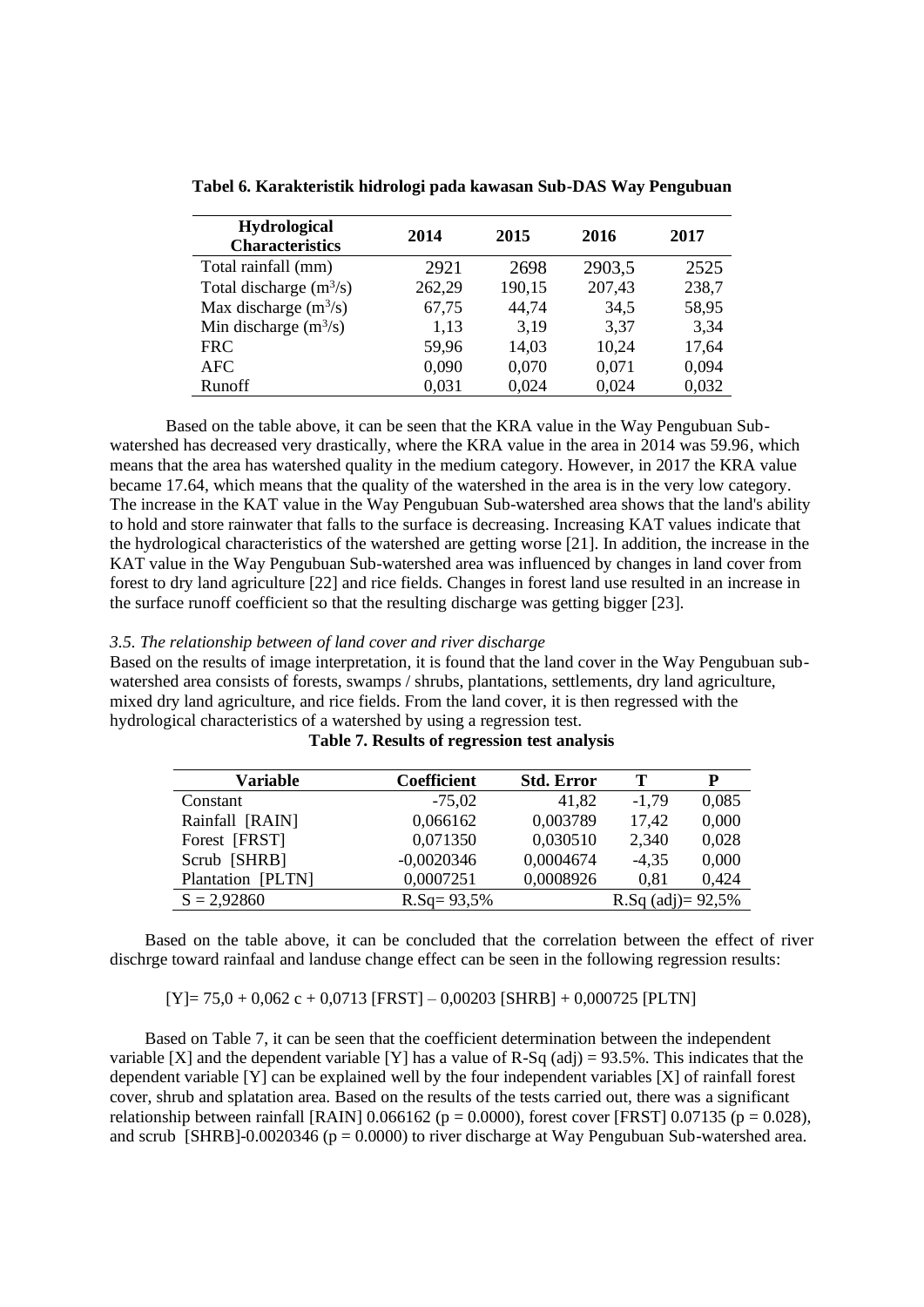#### **4. Conclusion**

The conclusion of this research is that it can be proven that 93.5% of the independent variables used are able to explain the dependent variable in the Way Pengubuan Sub-watershed area, while 6.5% there is a significant relationship between river discharge and rainfall and land cover in the Subwatershed area. -DAS Way Pengubuan, Indonesia. The model can be expressed:  $[Y] = 75.0 + 0.062$  c + 0,0713 [FRST] – 0,00203 [SHRB] + 0,000725 [PLTN]

Changes in land cover in the Way Pengubuan Sub-watershed area were dominated by agricultural land and at least forest areas in the 2014-2017 period. Rainfall has decreased from 2921 mm / year in 2014 to 2525 mm / year in 2017. The decrease in rainfall is in line with decreasing river discharge in the Way Pengubuan Sub-watershed area, in 2014 the amount of river discharge in the area was 262, 29  $\mathrm{m}^3$ /s and decreased to 238.70  $\mathrm{m}^3$ /s in 2017. However, this is inversely proportional to the surface flow coefficient which has increased from 0.031 to 0.032, also with the AFC value which has increased from 0.090 to 0.094.

#### **5. Acknowledgments**

The research was funded by Universitas Lampung as part of the S2 Fresh Graduate Schollarship Program Schem of Fiscal Year of 2020. We, therefore, needs acknowledege to the rector of Universitas Lampung.

#### **6. References**

- [1] Marhendi, T., and Pramono, A.A. 2019. Prediction of increase in serayu river peak discharge based on land use change. *Journal of Riset Sains and Teknologi*. 3(1) 19-26.
- [2] Kristofery, L., Murtilaksono, K., and Baskoro, D.P.T. 2019. Simulation of land use change on hidrological characteristics of the cilimn watershed. *Journal of Il. Tan. Lingk*. 21(2) 66-71.
- [3] Neneng, L., Nugroho, R.A., Komai, Y., Takayama, N., and K Kawamura. 2020. Water quality measurements with a simple molecular analysis (pcr-rflp) of the microbiome in a metropolitan river system in japan. *Walailak J. Sci & Tech*. 17(3) 257-268.
- [4] Ali, H.A., Owaid, M.N., and Ali, S.F. 2020. Recording thirteen new species of phytoplankton in euphrates river environment in iraq. *Walailak J. Sci & Tech*. 17(3) 200-211.
- [5] Pratama, W., and Yuwono, S.B. 2016. The analysis of the land use change to hydrologic characteristics of bulok watershed. *J. Sylva Lestari*. 4 (3)11-20.
- [6] BPS-Statistics of Lampung Tengah Regency. 2012. Lampung tengah in figures. Lampung Tengah Regency. Lampung.
- [7] Harifa, A.C., Sholichin, M., and Prayogo, T.B. 2017. Analysis of the effect of land use change of river discharge in metro watershed using the arcswat program. *J. Pengairan*. 8(1) 1-14.
- [8] Romlah, D.R., Yuwono, S.B., Hilmanto, R., and Banuwa, I.S. 2018. The effect of forest cover changes on way seputih hulu discharge. *J. Hutan Tropis*. 6(2) 197-204.
- [9] Niagara, R., Purwanto, Y., and Suharnoto, Y. 2016. Analyze of water recharge and groundwater of prumpung watershed, tuban regency. *Natural Res. and Env. J.* 6(1) 20-30.
- [10] Sulaeman, D., Hidayat, Y., Rachman,L.M., and Tarigan,S.D. 2014. Analysis of and use change impact on river discharge in ciujung watershed. *J. Infrastruktur*. 4(2) 78-85.
- [11] Xu, D., Lyon, S.W., Mao, J., Dai, H., and Jarsjo, J. 2020. Impacts of multi-purpose reservoir construction, land-use change and climate change on runoff characteristics in the poyang lake basin, china. *J. Of Hydrologi*. 29(2020) 1-16.
- [12] Arsyad, S. 2010. Soil and water conservation. Book. IPB Press. Bogor. p. 396.
- [13] Janie, D.N.A. 2012. Descriptive statistics and multiple linear regression with spss. Handbook. Semarang university press. Semarang. p. 21.
- [14] Hosmer, D.W., and Lemeshow, S. 2000. Applied logistic regression: second edition. Book. A Wiley-Interscience Publicaton. USA.p. 31.